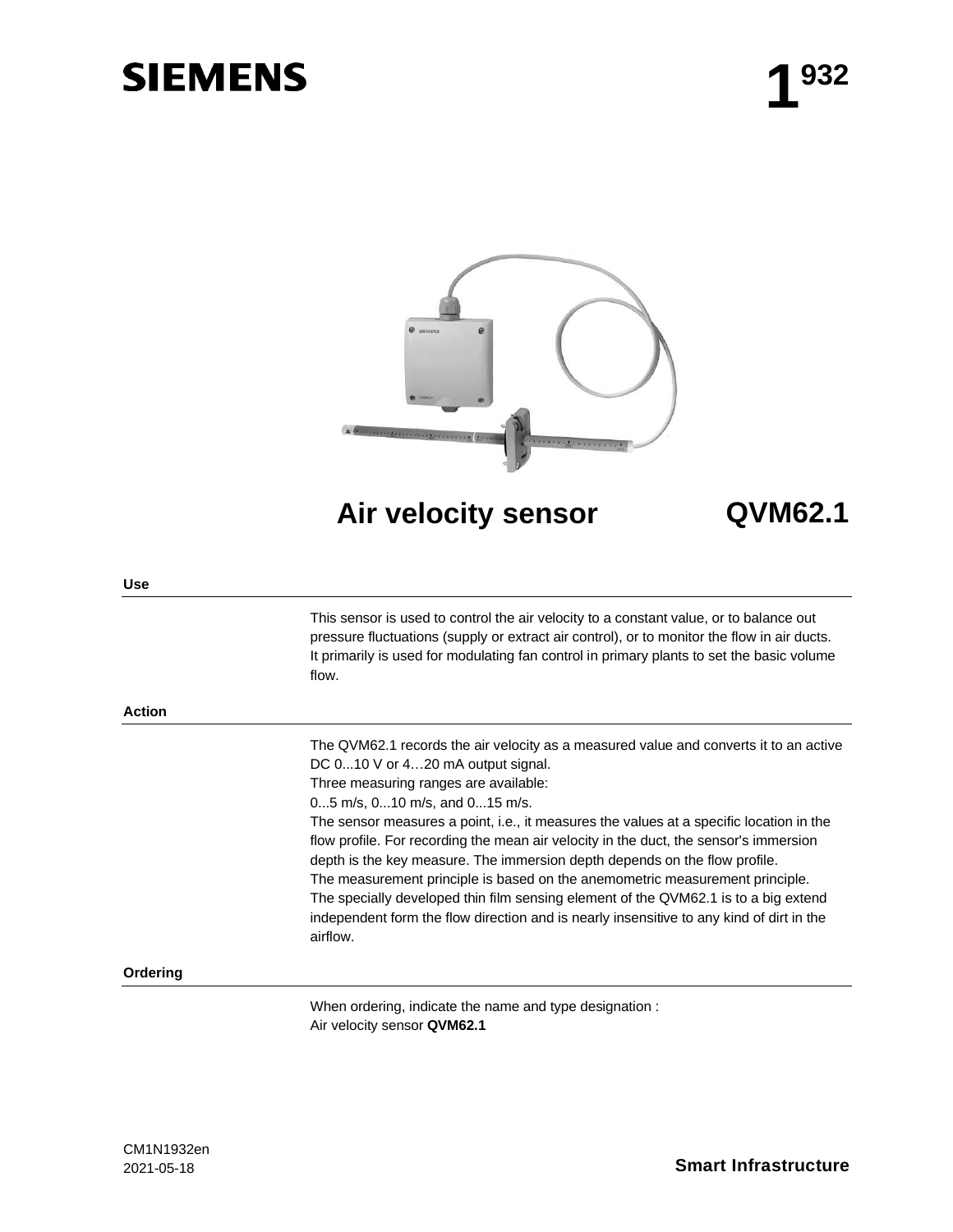The air velocity sensor consists of:

- $-$  Immersion stem with sensor head and sensing element
- Extension pipe with fitting
- Immersion stem end with flow direction arrow
- Adjustable connecting flange
- Transducer
- Connection cable, screened, four-core, 1 m long

A scale with 0.5 cm grating on the immersion stem and the extension pipe indicates the immersion depth.

The connecting flange is used to attach and seal the immersion stem on the duct wall.

A plastic housing with removable cover accommodates the transducer. It can be screwed to a flat surface.

The sensor cable is connected; the sensor and the transducer together represent a unit. The measuring ranges are selected by inserting or removing a plug-in jumper.

- Protection against false wiring is provided related to own voltages, i.e., measuring output X1 is short-circuit proof.
- 1. The sensor head connections are not protected against AC/DC 24 V operating voltage.

Wiring and setting elements



Terminal block for connection to the immersion stem

- 2 Terminal block for connection to controller
	- 3 Plug-in unit for setting the three velocity ranges. The following applies: No plug-in jumper  $= 0...5$  m/s Plug-in jumper on 1 and  $2 = 0...10$  m/s (factory setting) Plug-in jumper on 2 and  $3 = 0...15$  m/s
- 4 Terminal block for selection of the output signal:  $P$ os  $I = DC$  4...20 mA
	- Pos  $U = DC 0...10 V$

## **Disposal**



The device is considered an electronic device for disposal in accordance with the European Guidelines and may not be disposed of as domestic garbage.

- Dispose of the device through channels provided for this purpose.
- Comply with all local and currently applicable laws and regulations.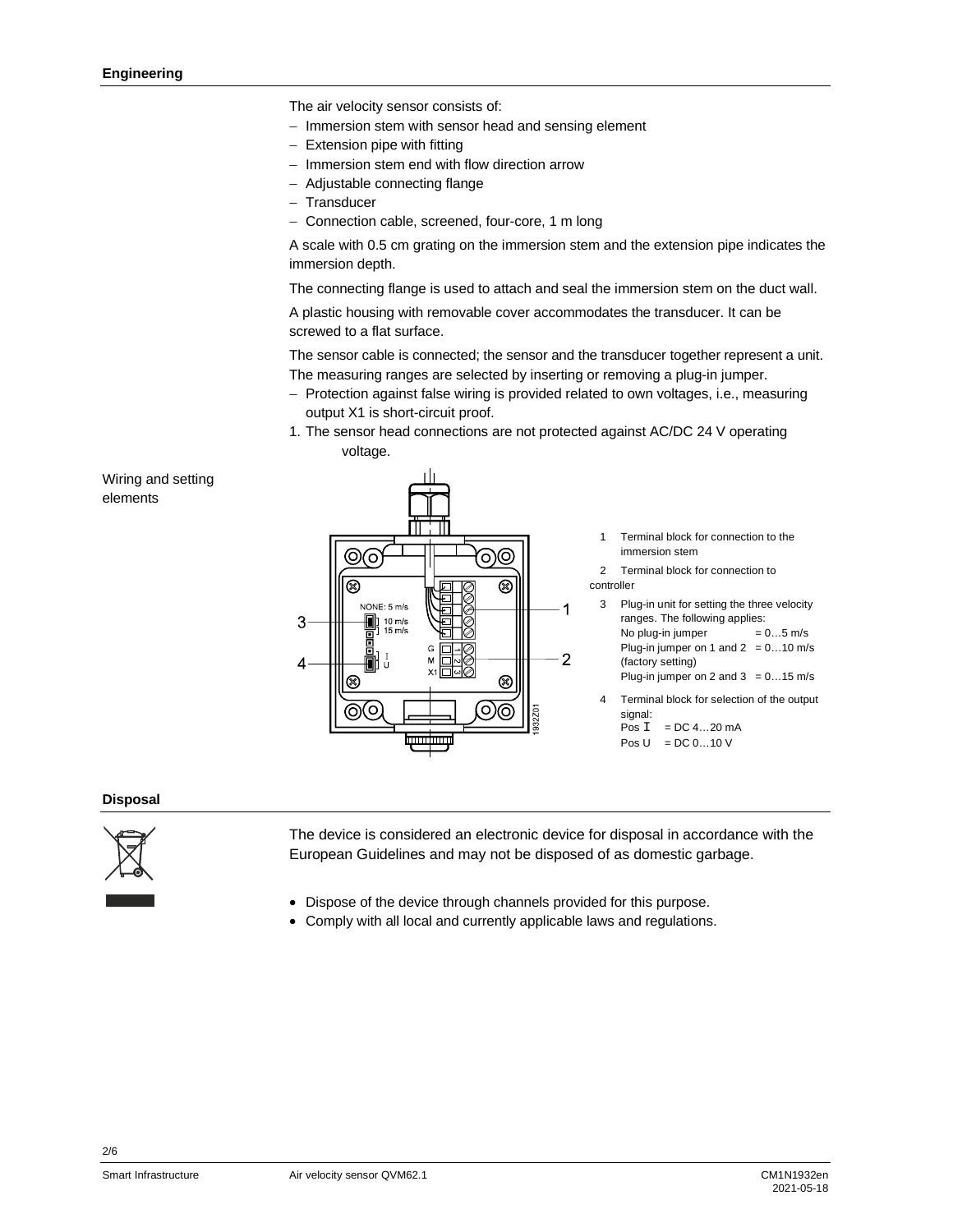| Power supply<br>Operating voltage<br>AC/DC 24 V $\pm$ 20 %(SELV)<br>50/60 Hz<br>Frequency<br>Power consumption<br>$\leq$ 5 VA (max. 200 mA) |                                                  |  |  |
|---------------------------------------------------------------------------------------------------------------------------------------------|--------------------------------------------------|--|--|
| Fuse slow max, 10 A<br>External supply line protection<br>or                                                                                |                                                  |  |  |
| Circuit breaker max, 13 A<br>Characteristic B, C, D according<br>to EN 60898<br>or                                                          |                                                  |  |  |
| Power source with current limitation<br>of max. 10 A                                                                                        |                                                  |  |  |
| $05$ m/s<br>Measuring data<br>Measuring ranges, adjustable<br>010 m/s (factory setting)<br>$015$ m/s                                        |                                                  |  |  |
|                                                                                                                                             | Measuring accuracy at 20 °C, 45 % r.h., 1013 hPa |  |  |
| $05$ m/s<br>$\pm$ (0.2 m/s + 3 % of measured value)                                                                                         |                                                  |  |  |
| $010$ m/s<br>$\pm$ (0.2 m/s + 3 % of measured value)                                                                                        |                                                  |  |  |
| $015$ m/s<br>$\pm$ (0.2 m/s + 3 % of measured value)                                                                                        |                                                  |  |  |
| Permissible air velocity<br>$20 \text{ m/s}$                                                                                                |                                                  |  |  |
| Direction dependence<br><3% of measured value at                                                                                            |                                                  |  |  |
| $<\pm 10^{\circ}$                                                                                                                           |                                                  |  |  |
| Time constant $t_{90}$ at 10 m/s<br>ca. 4 s                                                                                                 |                                                  |  |  |
| Voltage output<br>DC $010$ V, $\pm 1$ mA<br>Signal output X1                                                                                |                                                  |  |  |
| DC 420 mA, $0500 \Omega$<br>Current output                                                                                                  |                                                  |  |  |
| Perm. line length to controller at                                                                                                          |                                                  |  |  |
| Line length<br>0.6 mm dia copper cable<br>50 m                                                                                              |                                                  |  |  |
| 1 mm <sup>2</sup> copper cable<br>150 m                                                                                                     |                                                  |  |  |
| 1.5 mm <sup>2</sup> copper cable<br>300 m                                                                                                   |                                                  |  |  |
| Line length to the sensor head<br>1 m (prewired)                                                                                            |                                                  |  |  |
| Connections<br>Mechanical:<br>screw connection                                                                                              |                                                  |  |  |
| Electric:<br>screw terminal, max. $2 \times 1.5$ mm <sup>2</sup>                                                                            |                                                  |  |  |
| Protection class                                                                                                                            |                                                  |  |  |
| III according to EN 60730-11<br>Degree of protection<br>Protection degree of housing                                                        |                                                  |  |  |
| Transducer<br>IP42 according to EN 60529                                                                                                    |                                                  |  |  |
| Sensor head<br>IP20 according to EN 60529                                                                                                   |                                                  |  |  |
| IEC 721-3-3<br>Operation (transducer and immersion stem)<br>Environmental                                                                   |                                                  |  |  |
| Climatic conditions<br>class 3K5<br>conditions                                                                                              |                                                  |  |  |
| $-10+45$ °C<br>Temperature                                                                                                                  |                                                  |  |  |
| <95 % r.h.<br>Humidity (non-condensing)                                                                                                     |                                                  |  |  |
| Mechanical conditions<br>class 3M2                                                                                                          |                                                  |  |  |
| Chemical conditions<br>class 3C2                                                                                                            |                                                  |  |  |
| IEC 721-3-1<br>Storage (transducer and immersion stem)                                                                                      |                                                  |  |  |
| <b>Climatic conditions</b><br>class 1K3                                                                                                     |                                                  |  |  |
| $-30+60$ °C<br>Temperature                                                                                                                  |                                                  |  |  |
| Humidity (non-condensing)<br>$<$ 95 % r.h.                                                                                                  |                                                  |  |  |
| Mechanical conditions<br>class 1M2                                                                                                          |                                                  |  |  |
| IEC 721-3-2<br>Transport (transducer and immersion stem)<br>Climatic conditions<br>class 2K3                                                |                                                  |  |  |
| Temperature<br>$-25+60 °C$                                                                                                                  |                                                  |  |  |
| Humidity (non-condensing)<br>$<$ 95 % r.h.                                                                                                  |                                                  |  |  |
|                                                                                                                                             |                                                  |  |  |

3/6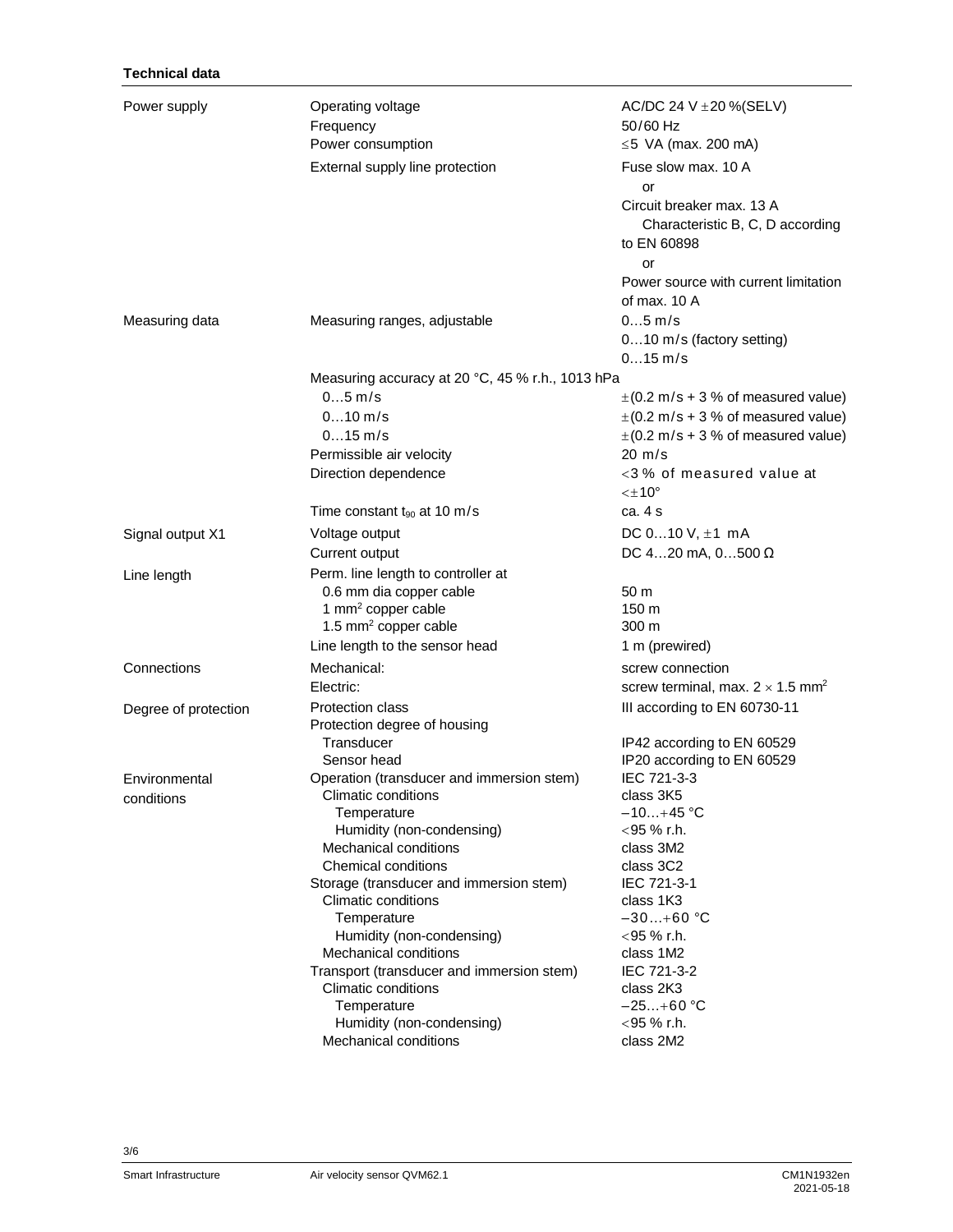| Materials and colours                  | Housing bottom<br>Housing cover<br>Sensor pipes<br>Sensor head, extension, end                                                                                                                                                       | polycarbonat, RAL 7001 (silver-grey)<br>polycarbonat, RAL 7035 (light-grey)<br>polycarbonat, RAL 7001 (silver-grey)<br>polycarbonat, RAL 7035 (light-grey) |  |
|----------------------------------------|--------------------------------------------------------------------------------------------------------------------------------------------------------------------------------------------------------------------------------------|------------------------------------------------------------------------------------------------------------------------------------------------------------|--|
|                                        | Connecting flange                                                                                                                                                                                                                    | polycarbonat, RAL 7001 (silver-grey)                                                                                                                       |  |
|                                        | Sensor, total                                                                                                                                                                                                                        | silicon-free                                                                                                                                               |  |
| Standards, directives<br>and approvals | Product standard                                                                                                                                                                                                                     | EN 60730-1<br>Automatic electrical controls for<br>household and similar use                                                                               |  |
|                                        | Electromagnetic compatibility (Applications)                                                                                                                                                                                         | For use in residential, commerce,<br>light-industrial and industrial<br>environments                                                                       |  |
|                                        | EU Conformity (CE)                                                                                                                                                                                                                   | CM2T1932xx <sup>*</sup>                                                                                                                                    |  |
|                                        | <b>EAC Conformity</b>                                                                                                                                                                                                                | Eurasia conformity <sup>)</sup>                                                                                                                            |  |
| Environmental<br>compatibility         | The product environmental declaration CM1E1932 <sup>*</sup> ) contains data on environmentally<br>compatible product design and assessments (RoHS compliance, materials<br>composition, packaging, environmental benefit, disposal). |                                                                                                                                                            |  |
| Weight                                 | With packaging                                                                                                                                                                                                                       | $0.352$ kg                                                                                                                                                 |  |
|                                        | *) The documents can be downloaded from http://siemens.com/bt/download.                                                                                                                                                              |                                                                                                                                                            |  |

## **Engineering notes**

Place the sensor on the measuring path in a location where the air flow is quiet. Thus: do not place it close to dampers, registers, and duct direction changes.



Use a transformer with safety extra-low voltage (SELV) with separate winding for 100% ON-time. Observe all local safety rules and regulations pertaining to sizing and protecting transformers.

Note the permissible line length to the controller.

#### **Mounting and installation notes**

Mount the immersion stem so that the air flows through the opening at the sensor head. The immersion stem is premounted and wired to the transducer on delivery. The sensor pipes and the end with the direction arrow are prearranged on the connecting cable-fit them together (use the direction-oriented snap-on connections). If the extension pipe is not required, remove it from the cable. The connecting flange is not attached on delivery.

The sensor is supplied with mounting instructions.

# **Commissioning notes**

Check the wiring and the air velocity range settings prior to commissioning. Check the immersion stem position in the air duct (mounting instructions!).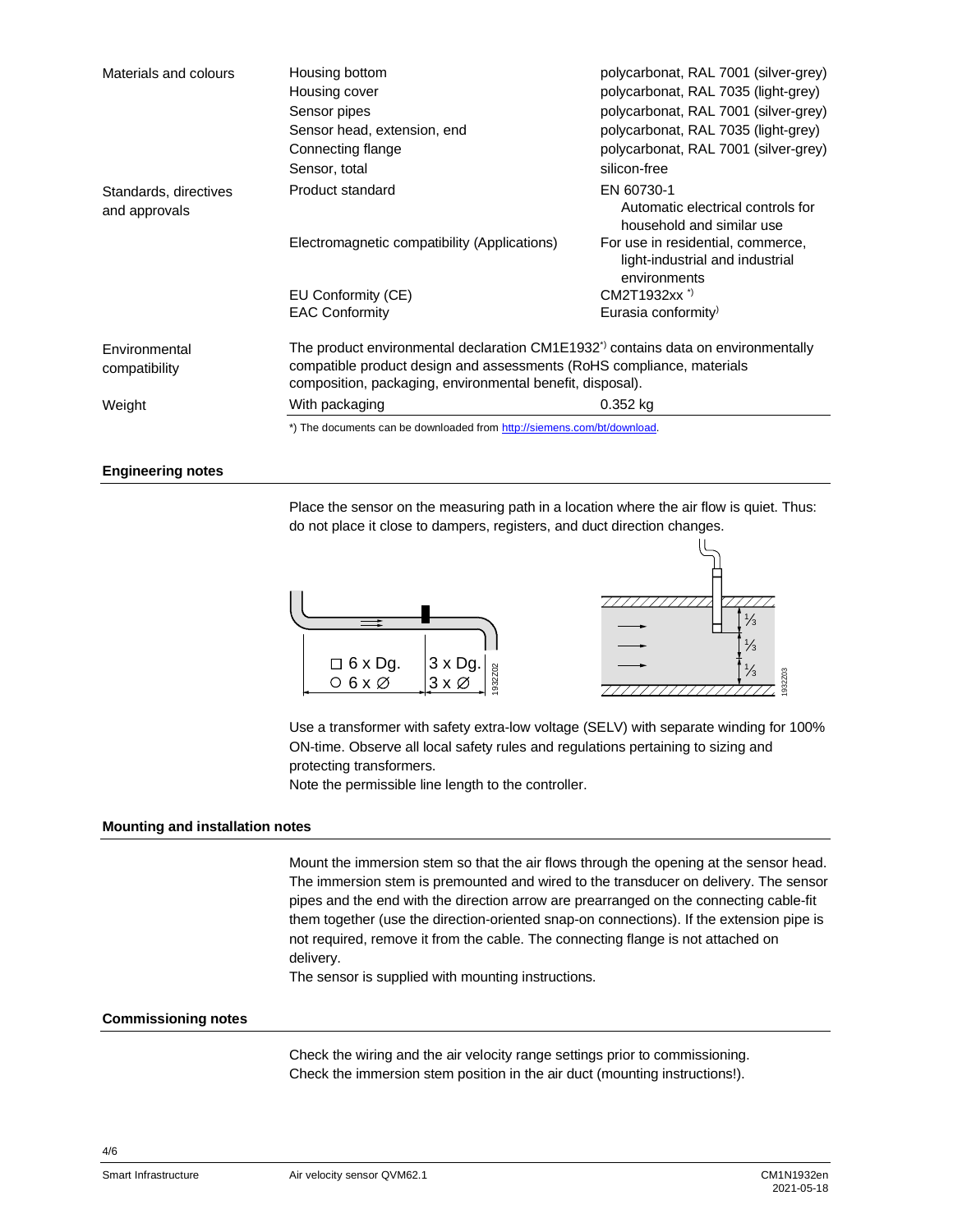

G Operating voltage AC/DC 24 V

- M Measuring neutral/ operating voltage ground
- X1 Output signal DC 0…10 V or 4…20 mA

# **Dimensions** (All dimensions in mm)



5/6